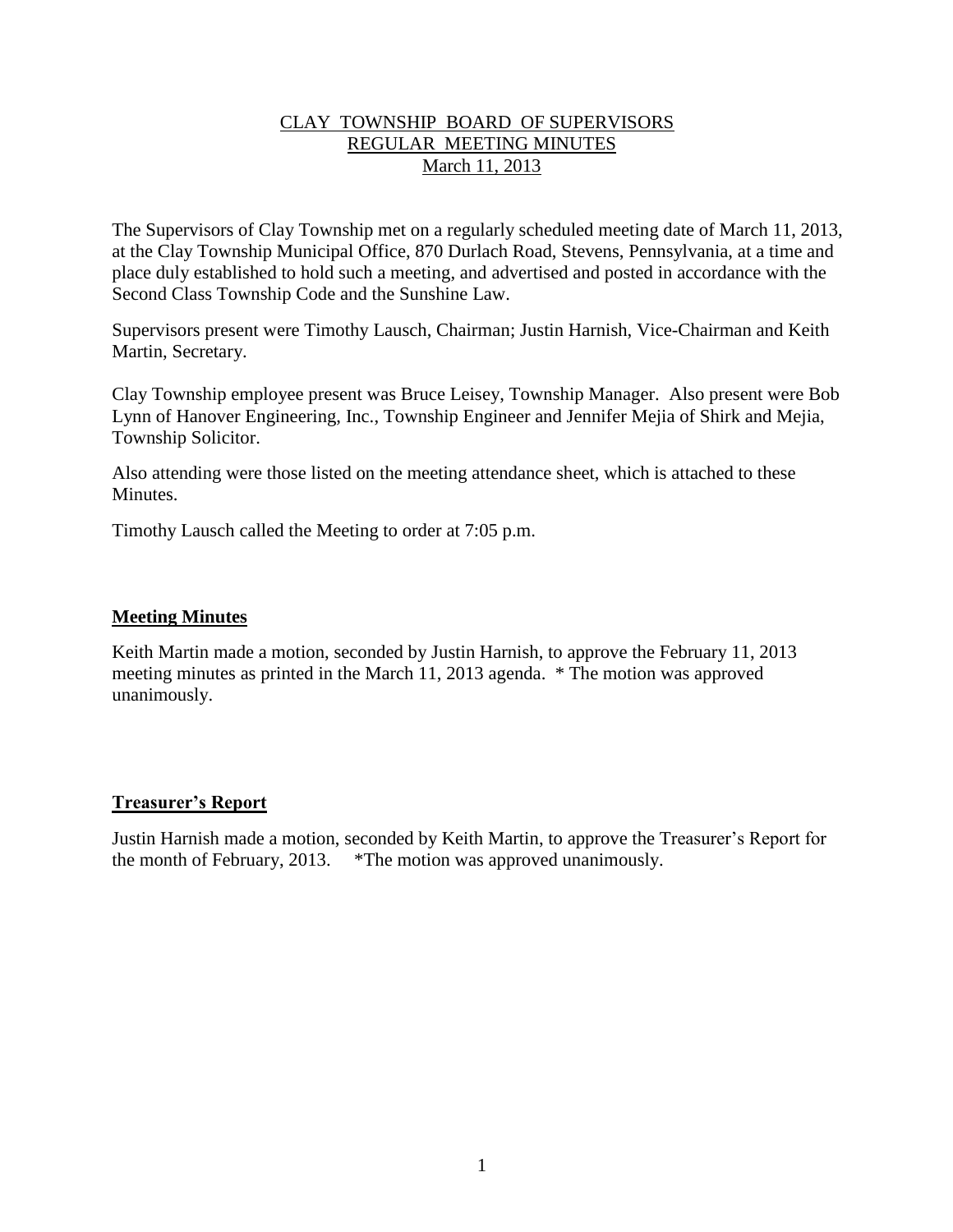### **Visitors**

1. Lou Katz, 30 Meadow Drive

Mr. Katz informed the Board of Supervisors that vehicles are parking on the walking trail and grass along Synder Lane at Snyder Park.

The Board of Supervisors thanked Mr. Katz and will look into the situation. No other decisions were made at this time.

2. Herb Noack, 216 Woodchuck Drive

Mr. Noack thanked the Board of Supervisors for the installation of the 25 MPH speed limit signs in his development.

3. Ann Weaver, 275 North Clay Road

Mrs. Weaver expressed concerns with speeding along North Clay Road.

The Board of Supervisors will obtain accident reports from the Police Department to look into this concern. No other decisions were made at this time.

#### **Engineer's Report**

1. HomeTowne Square – Final Land Development Plan PHII

Jim Henke, Pioneer Management, LLC reviewed the developers revised plan with the Board of Supervisors. The developer plans to revise basin out fall from basin #3. The developer will meet with adjacent homeowners to obtain permission for the proposed change. The developer will work on legal documents and come back to next Board of Supervisors meeting for approval.

The Board of Supervisors is generally in favor of the proposed plan changes. No other decisions were made at this time.

\*\* Keith Martin dismissed himself from the meeting due to conflict with next item on the agenda. Rachel Martin is his Mother. \*\*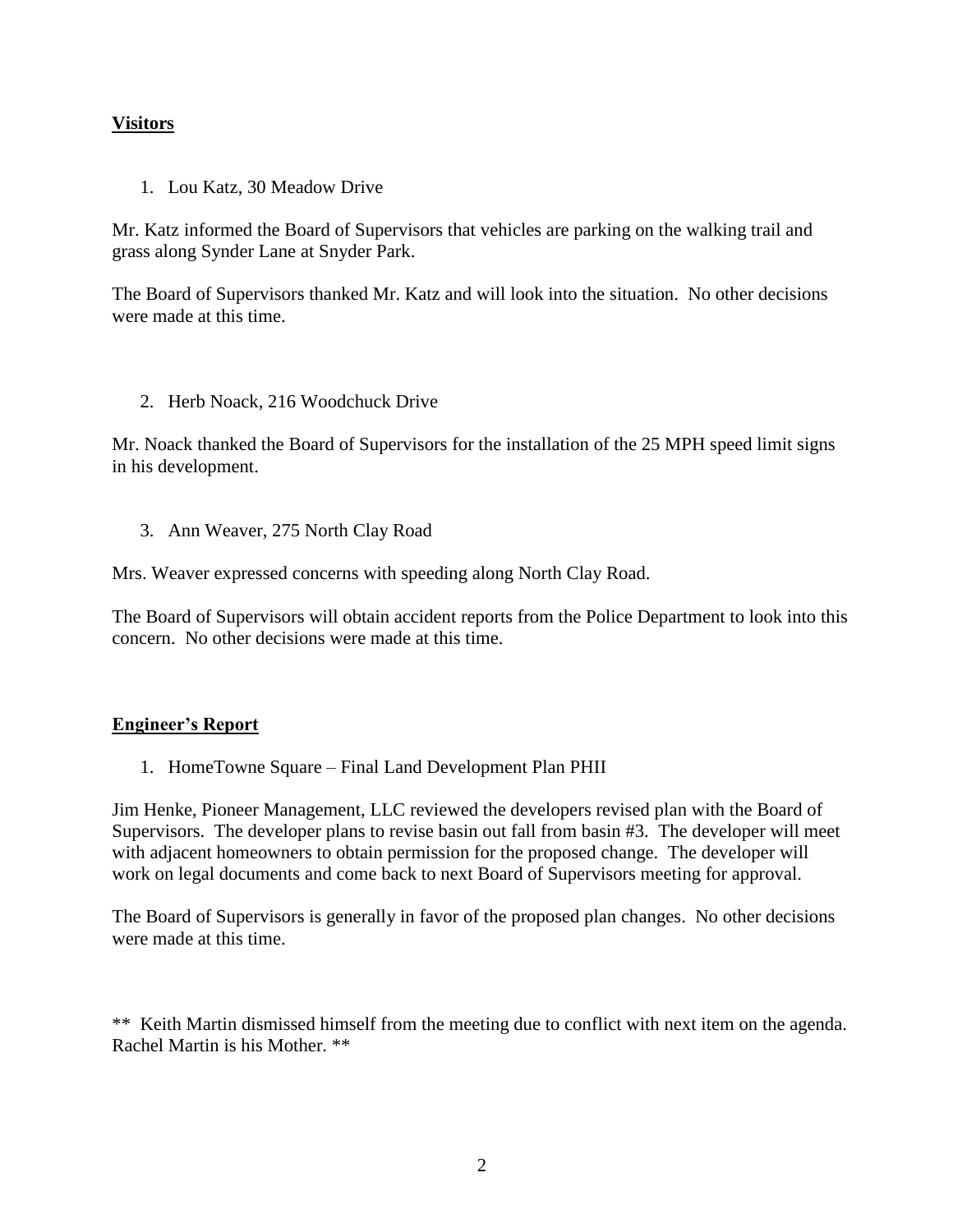### 2. Rachel Martin – Final Land Development Plan

Ted Cromleigh, Diehm and Sons representative of the developer, reviewed the plan with the Board of Supervisors.

Justin Harnish made a motion, seconded by Tim Laush to approve the following waivers/modifications for the Rachel Martin Final Land Development Plan. \* The motion was unanimously approved.

### Section 303.A – Preliminary Plan Application

The applicant is requesting a waiver of the requirement to process a preliminary plan application for a land development plan proposing construction of non-residential buildings greater than 15,000 square feet. The justification provided is that the applicant is proposing to construct two (2) poultry houses, an equipment shed and compost shed, resulting in a total of 65,040 square feet. The applicant feels that the proposed improvements are simple in nature and that one (1) review will ensure compliance with the Township requirements.

### Section 402.A.1 – Plan Scale shall be 1"=10', 20', 30', 40', 50'

The applicant is requesting a modification of the requirement to provide the plans at a scale of  $1"=10'$ ,  $20'$ ,  $30'$ ,  $40'$ ,  $50'$ . The applicant also notes that the Ordinance states that the remaining lands over 10 acres in size can be drafted legibly with no mention of plan scale. The two (2) deeds comprising the Martin farm total 46 acres and have been plotted at a scale of 1"=100' in order to fit the entire property on one (1) plan sheet. The remaining plan sheets have been drafted to the standards of the Ordinance.

## Section 602.K.3 – Improvements to Existing Streets

The applicant is requesting a waiver of the requirement to improve the existing roadway to meet the minimum standards of the Ordinance. The justification provided is that the Martin farm is located within the Agricultural Transition Zoning District and all of the surrounding properties are also zoned Agriculture Transition. The plan proposes two (2) new poultry houses, and the additional traffic generated by the poultry houses will be very minimal. The applicant notes that the additional right-of-way required by the Ordinance has been proposed on the plan.

Section 602.U.4 – Driveways shall have a maximum width of 30 feet within the right-of-way The applicant is requesting a modification of the requirement limiting the maximum width of driveways within the right-of-way to 30 feet. The justification provided is that the proposed driveway will be receiving tractor trailers from time to time and to accommodate these vehicles the radii have been made 35 feet, resulting in a driveway that is 82 feet wide at the edge of the existing cartway. If the driveway is provided with a maximum width of 30 feet, tractor trailers will not be able to turn into and out of the driveway. A note has been added to the plan, and arrangements will be made the poultry grower to limit all service trucks to entering and exiting the site from the North. Truck turning templates have warranted the 50 foot radius for trucks to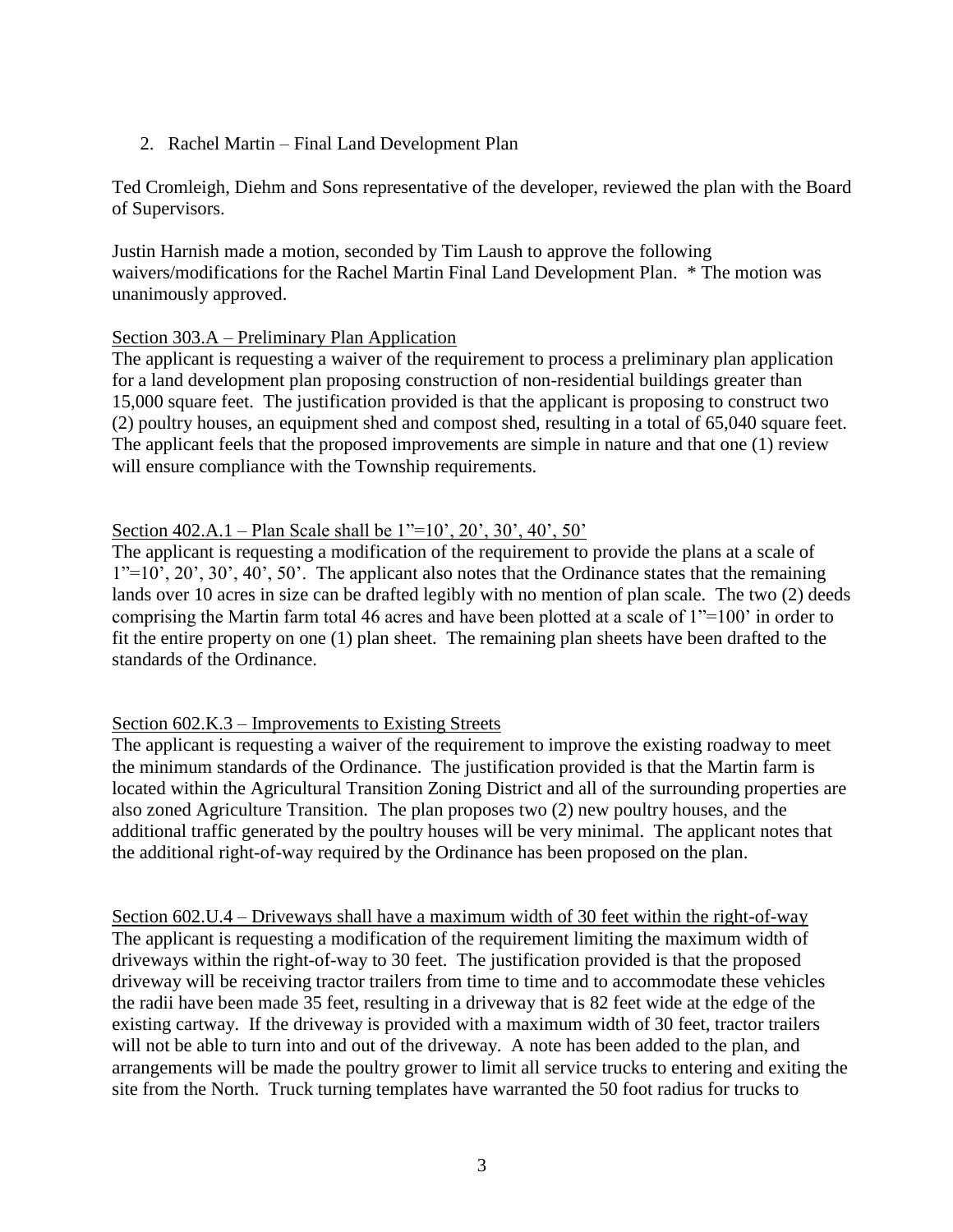effectively enter and exit the site safely. The applicant further states that in an effort to cut down the width of the driveway opening, truck traffic will be limited to the north/south route with a 50 foot radius. In discussion vehicle deliveries with the operator of the facility, it was determined that feed truck deliveries would be approximately two (2) per week. Flock clear out would occur bi-monthly and involve 12 trucks per flock. Unloading of the flock would be approximately six (6) hours per house. The overall width of the driveway outside of the right-of-way will be 15 feet per the truck turning templates.

Section 603.D.6 – Land developments involving non-residential buildings containing 15,000 square feet or more gross floor area shall be provided with at least two (2) separate and distinct means of access from existing public streets.

The applicant is requesting a waiver of the requirement to provide a second separate access to the public street from the site. The justification provided is that the plan is proposing the construction of two (2) poultry houses, an equipment shed and a compost shed, resulting in a total gross floor area of 65,040. The applicant feels that there is ample space on the property for trucks to turn around. The applicant also feels that a second access for the trucks would further impact the neighboring residences in the area.

Section 606.B – Nothing shall be placed within the area of an easement that would adversely affect the function of the easement or conflict with the easement agreement.

The applicant is requesting a modification of the requirement prohibiting the placement of any obstructions or structures within a stormwater management easement that would affect the functions of the easement or conflict with the easement agreement. The plan proposes the collection and conveyance facilities for Stormwater Facilities 1 and 2 to traverse under the poultry houses to the detention basin. The collection point in these facilities has been centralized to most efficiently collect the runoff from these facilities. The applicant notes that the stormwater management agreement will need to address this specific condition.

## Stormwater Management

Section 302.D and Section 304.G – Water Quality Volume shall dewater in 24 hours The applicant is requesting a modification of the requirement to dewater the required water quality volume in a minimum of 24 hours. The justification provided is that in the case of the facilities proposed for the Martin site, large broad facilities are being used. The site has excellent soils to support infiltration of the stormwater flows being routed through them. The applicant indicates that the facilities will be dewatered in less than 24 hours, however, all water will be infiltrated back into the ground.

Stormwater Management

Section 402.B and Section 402.B.12 – Plan scale shall be 1"=50'

The applicant is requesting a modification of the requirement to provided the plans at a scale of 1"=50'. The justification provided is that the two (2) deeds comprising the Martin farm total 46 acres in size, and have been plotted at a scale of 1"=100' in order to fit on one (1) plan sheet.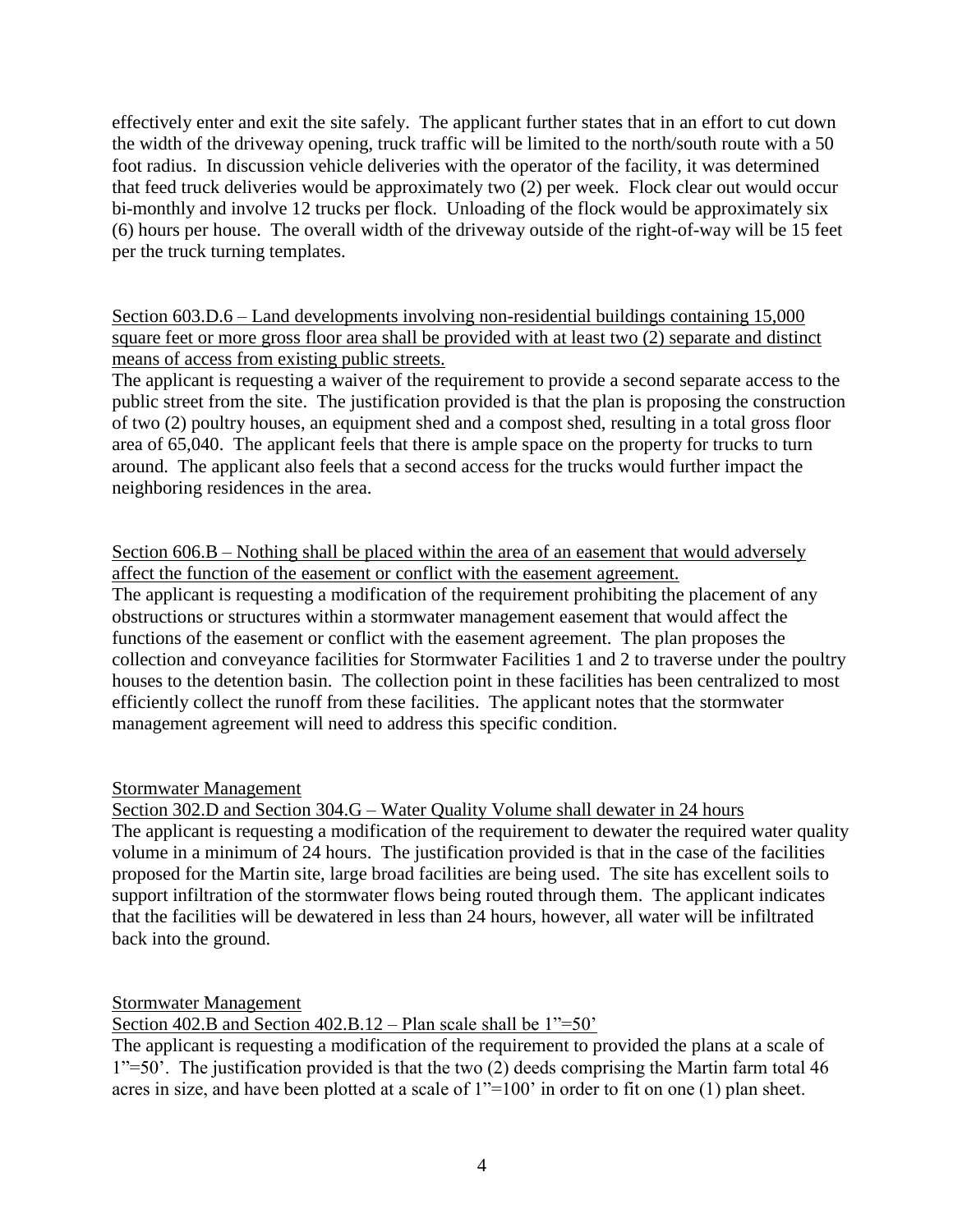Justin Harnish made a motion, seconded by Tim Lausch to approve the Storm Water Management Agreement, Memorandum of Understanding Regarding Improvement Guarantee, and Opinion of Probable Construction Cost and to grant conditional approval based on compliance with the Hanover Engineering letter dated 2/22/13. \* The motion was unanimously approved.

\*\* Keith Martin remained excused from the meeting because of a conflict with the next item on the agenda. Mr. Martin is employed by Marlin Sensenig. \*\*

3. Countryside Enterprise – discuss road improvement requirements

Marlin Sensenig, developer, inquired about the timing of installation of road improvements from the Board of Supervisors.

The Board of Supervisors is generally in favor of deferring curb on Woodcorner Road. Curb will need to be installed along the frontage of Mr. Sensenig's lot. The balance of the curbing along Enterprise Drive will need to be installed when the lots are developed.

Tim Lausch recommended a note regarding the curbing be put on the deed of each lot.

No other decisions were made at this time.

\*\* Keith Martin returned to the meeting. \*\*

#### 4. Charity Gardens – Storm Water Pipe Inspections

Bob Lynn informed the Board of Supervisors that bids will be submitted by Friday, March 15, 2013. Bob will review bids and have a recommendation by the April Board of Supervisors meeting.

No other decisions were made at this time.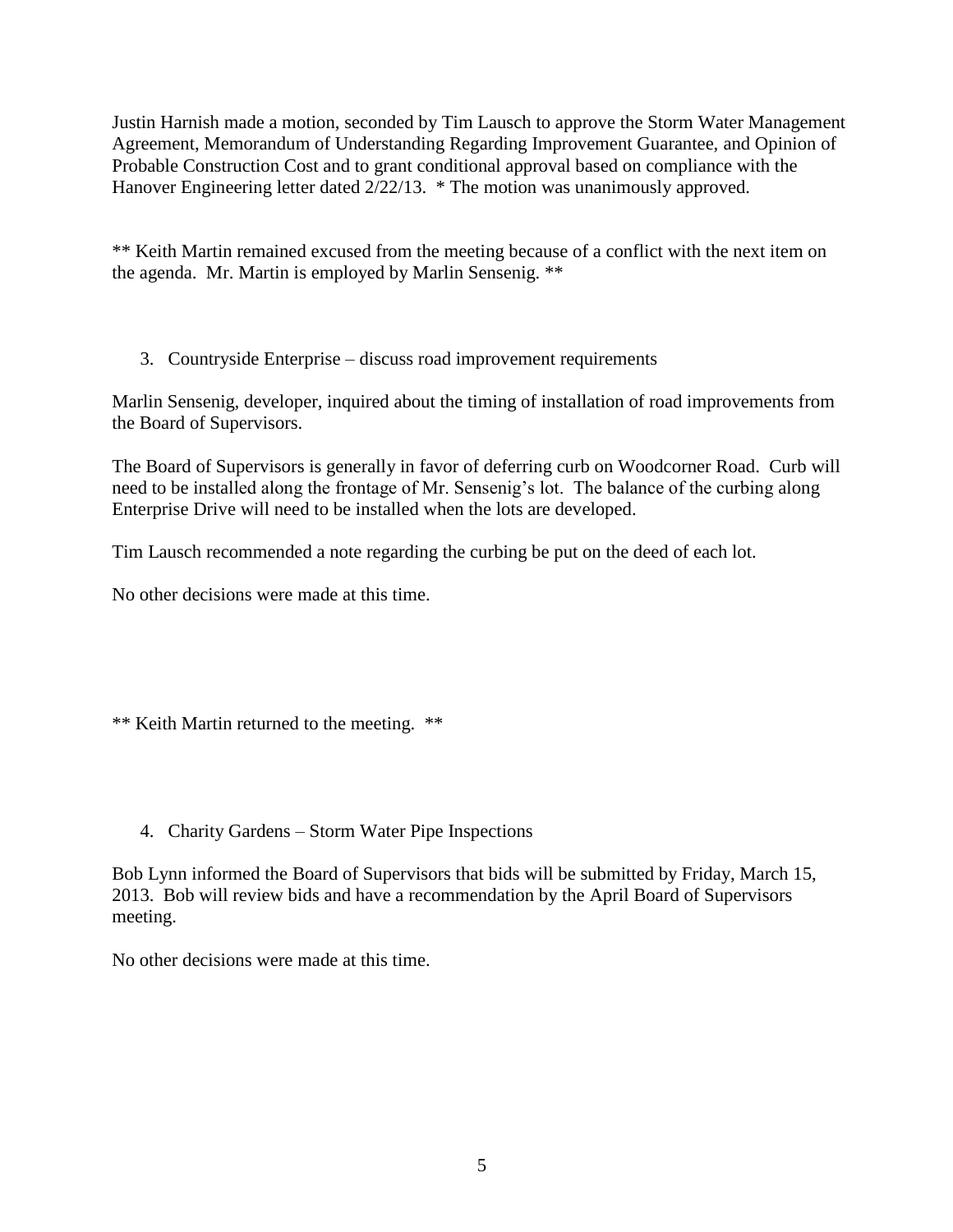### **Old Business**

1. Wildflower Pond

It was discussed that Kimett and Ecternach are in the process of submitting escrow and then work on repairing sinkhole will proceed.

No other decisions were made at this time.

#### **New Business**

1. Appoint Charles Sheidy as UCC Appeals Board Solicitor

Justin Harnish made a motion, seconded by Tim Lausch to appoint Charles Sheidy as the Solicitor for the UCC Appeals Board. \* The motion was unanimously approved.

2. Ratify Action to Join Appeal to PA Environmental Hearing Board

Keith Martin made a motion, seconded by Justin Harnish to ratify and confirm the action of this Township to join with other Lancaster County municipalities and with the Building Industry Association of Lancaster County in an appeal to the Pennsylvania Environmental Hearing Board from the letter dated February 5, 2013 from Scott R. Williamson, Program Manager, Wetlands and Waterways Program, of the Pennsylvania Department of Environmental Protection, approving the Lancaster County Act 167 Stormwater Management Plan, subject to conditions, and to further authorize the Solicitor and appropriate Township officials to execute other documents necessary or desirable to prosecute the appeal. \* The motion was unanimously approved.

3. Approve Attendance at LCATS Meeting on Tuesday, March 26, 2013

Justin Harnish made a motion, seconded by Keith Martin to authorize attendance to the meeting for Tim Lausch, Keith Martin, Justin Harnish and Bruce Leisey. \* The motion was unanimously approved.

4. Approve Pension Authorization Signatures

Keith Martin made a motion, seconded by Justin Harnish to execute the Employer Identification of Authorized Signatures of the Clay Township Non-Uniformed Pension from Susquehanna Bank. \* The motion was unanimously approved.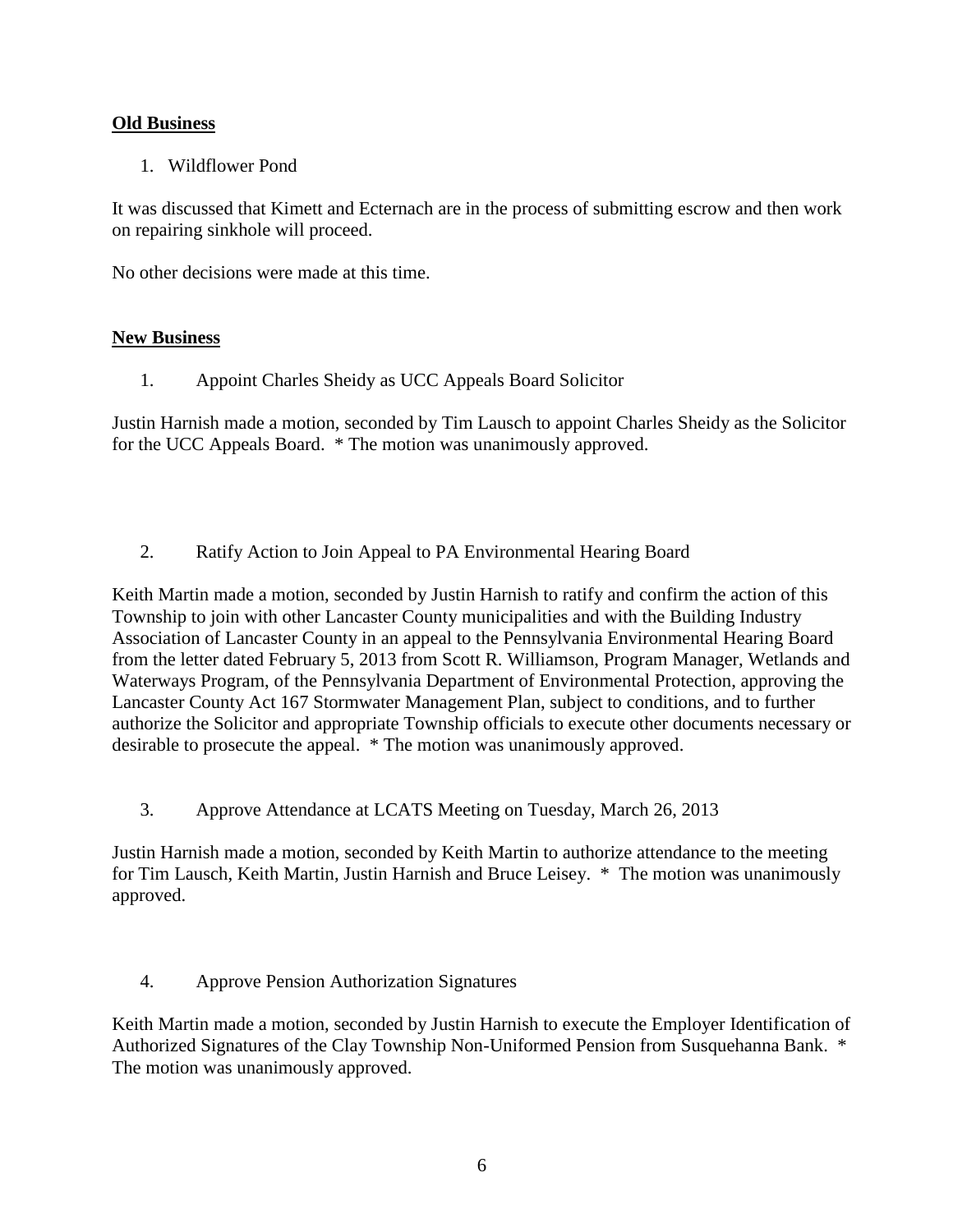5. Adopt Resolutions to participate in Co-Operative Bidding

Justin Harnish made a motion, seconded by Keith Martin to adopt Resolution 031113A for cooperative bidding for 350,000 of line paint and Resolution 031113B for 120,000 sq yds of chip seal coating and 27,000 sq yds of ultra thin friction course. \* The motion was unanimously approved.

6. Execute Letter of Agreement for usage of Township Facility for Voting

Justin Harnish made a motion, seconded by Keith Martin to allow the Lancaster County Board of Elections to utilize the township's facility for the Preliminary Election on May 21, 2013. \* The motion was unanimously approved.

7. Approve Annual Rec Alliance Bike Ride on June 23, 2013

Justin Harnish made a motion, seconded by Keith Martin to allow the Annual Rec Alliance Bike Ride on June 23, 2013 to utilize Township roads as listed on map. \* The motion was unanimously approved.

8. Approve Annual Lancaster Farmland Trust Bike Ride on June 1, 2013

Keith Martin made a motion, seconded by Justin Harnish to allow the Annual Lancaster Farmland Trust Bike Ride on June 1, 2013 to utilize Township roads as listed on map. \* The motion was unanimously approved.

9. Review Request for Plan Modification for Lot 19 Clearview Gardens

This item was tabled until approval was given from Lancaster Country 911 Emergency Center on the requested address.

No other decisions were made at this time.

10. Adopt Resolution to Apply for DCNR Park Grant

Justin Harnish made a motion, seconded by Keith Martin to adopt Resolution 031113C granting authorization to apply for DCNR Park Grant to install a pavilion, restroom, play ground equipment and amenities at the new Snyder Park. \* The motion was unanimously approved.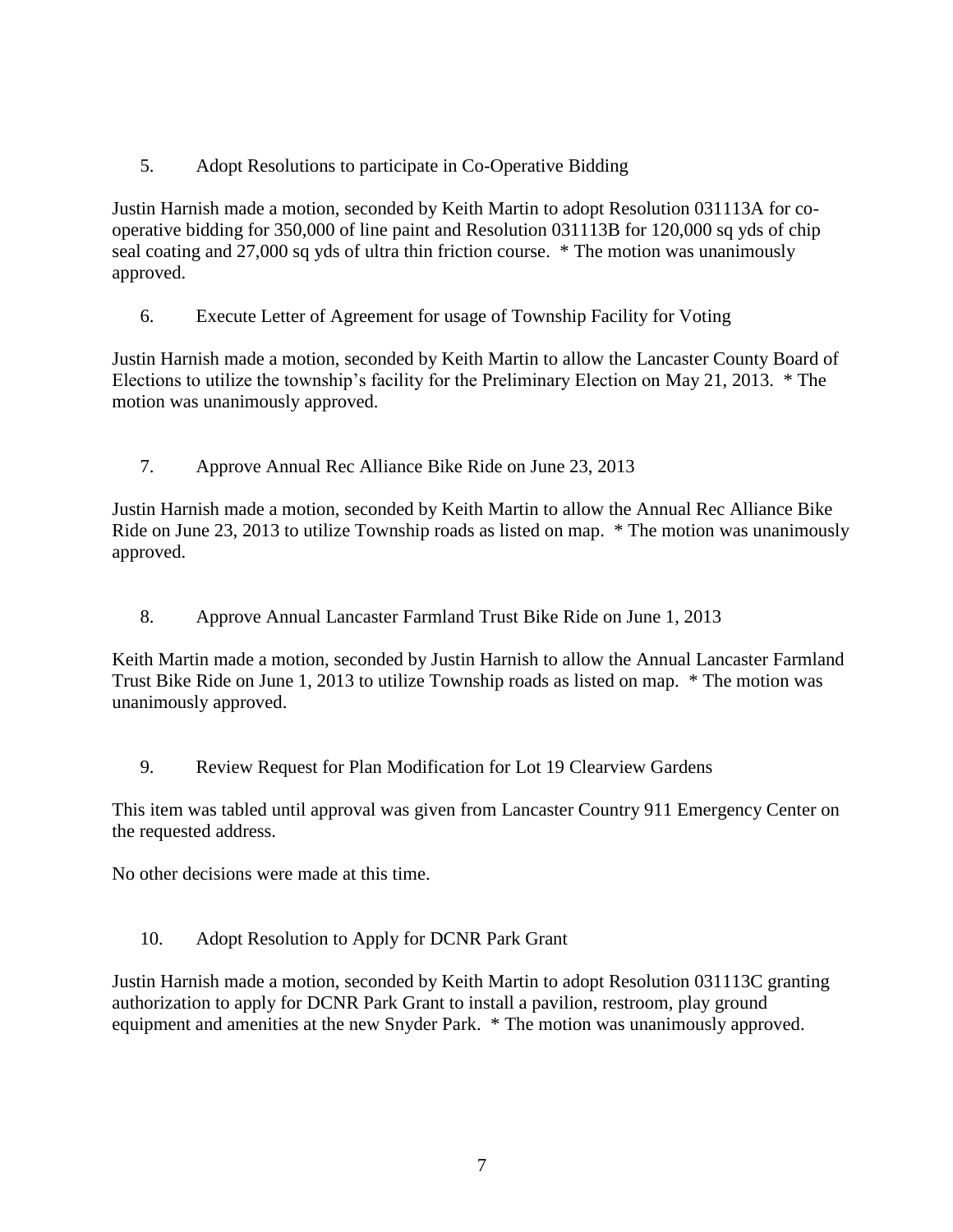11. Approve Action to Co-sign Correspondence to LCCD regarding Speedwell Forge restoration

Keith Martin made a motion, seconded by Justin Harnish to co-sign petition to formally request that LCCD take any and all actions that are necessary and appropriate to cause the PA Fish and Boat Commission to promptly case or reduce the discharge of nutrient-enriched sediment from the Speedwell Dam, and to prepare and implement a plan in several phases to restore downstream watercourses to their pre-breach condition, and to document any and all changes in floodplain elevations resultant from the dam breach. \* The motion was unanimously approved.

12. Appoint Bob Lynn to enforce Clay Township Stormwater Management Ordinance

Keith Martin made a motion, seconded by Justin Harnish to appoint Bob Lynn as an authorized Township representative to initiate enforcement processing in accordance with MPC and the Clay Township Stormwater Management Ordinance. \* The motion was unanimously approved.

### **Executive Session**

Justin Harnish made a motion, seconded by Keith Martin to enter into Executive Session at 9:15 PM to discuss potential litigation. \* The motion was unanimously approved.

Justin Harnish made a motion, seconded by Keith Martin to exit Executive Session at 9:45 PM. \* The motion was unanimously approved.

No decisions were made at this time.

#### **Bills to be Paid**

#### General Fund

Justin Harnish made a motion, seconded by Keith Martin, to approve the General Fund bills totaling \$29,544.98 for the month of February. \*The motion was approved unanimously.

#### Rec Fund

Justin Harnish made a motion, seconded by Keith Martin, to approve the Recreation Fund bills totaling \$160.82 for the month of February. \*The motion was approved unanimously.

#### Sewer Fund

Justin Harnish made a motion, seconded by Keith Martin, to approve the Sewer Fund bills totaling \$3,380.79 for the month of February. \*The motion was approved unanimously.